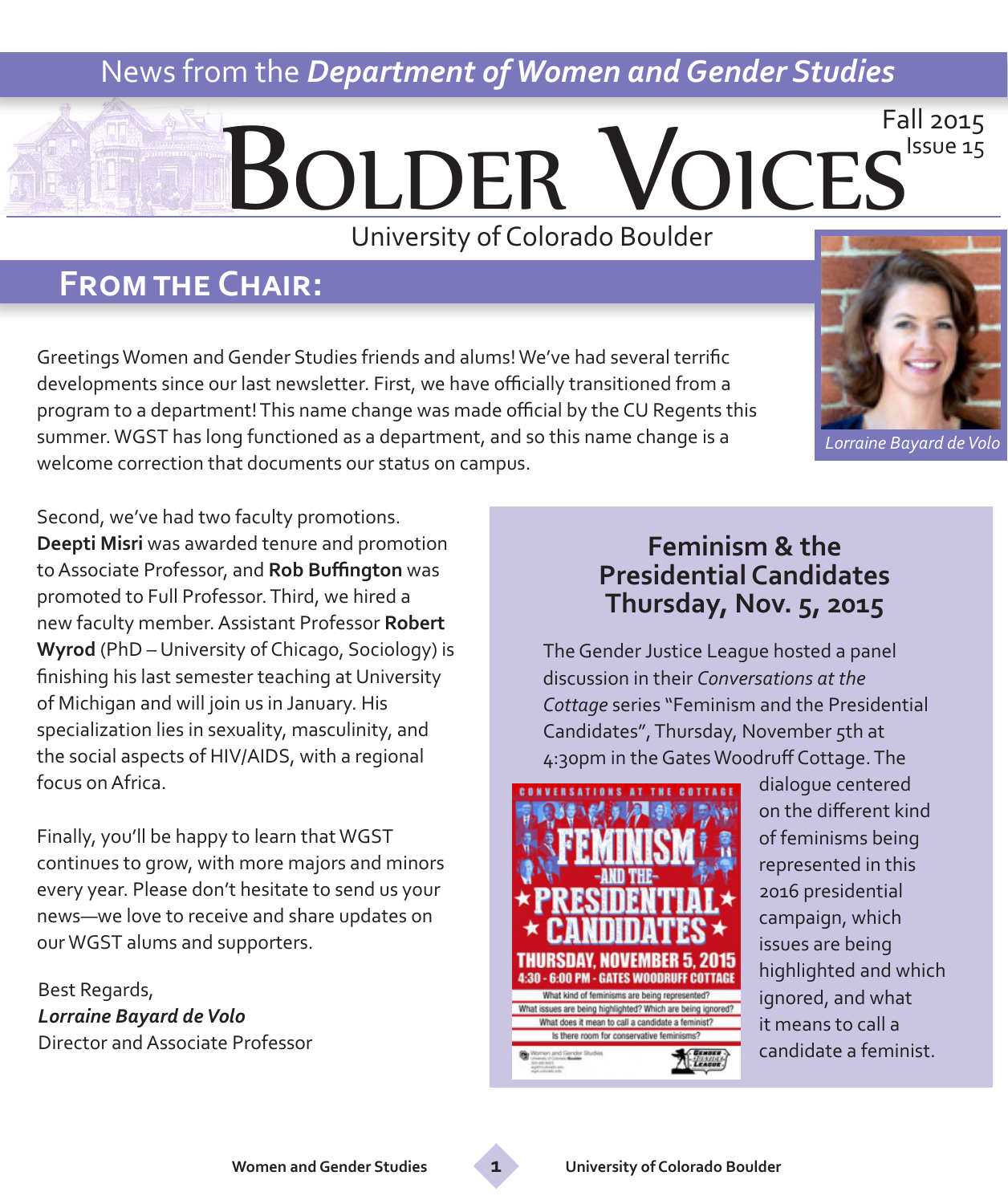#### **A visit with Carol Pearson: First Director of Women's Studies at CU-Boulder**

In 1974, the newly formed Womens Studies Program at CU-Boulder was led by Carol Pearson, an assistant professor of English who took the reins of the first program of its type in the state. We were honored to have Dr. Pearson back on the CU-Boulder campus for a day this October, to show her how our program has grown into a thriving department and thank her for her years of service. Pearson, who was in town to promote her new book *Persephone Rising*, held a lecture and book signing at the Boulder Book Store; her book "speaks to the heroine in every woman, offering strategies to forge lives of greater happiness and fulfillment… to harness the unique potential with each of ourselves, and to develop our own innate heroic gifts." Pearson noted that the concepts behind this book were inspired by events that occurred during her time as director here.

Dr. Pearson also presented a guest lecture to the students in Glenda Russell's course, *Psychology of Contemporary American Women*, a popular course which surveys psychological theory with regard to gender, including issues such as masculine bias, sex difference in cognitive function and personality, and mental health. Regarding her return to our campus, Pearson noted "The program has become everything I dreamed it would be and more. Even thinking of it a day later makes my heart sing."





 *Carol Pearson in 1974 Lorraine Bayard de Volo, Carol Pearson & Glenda Russell*

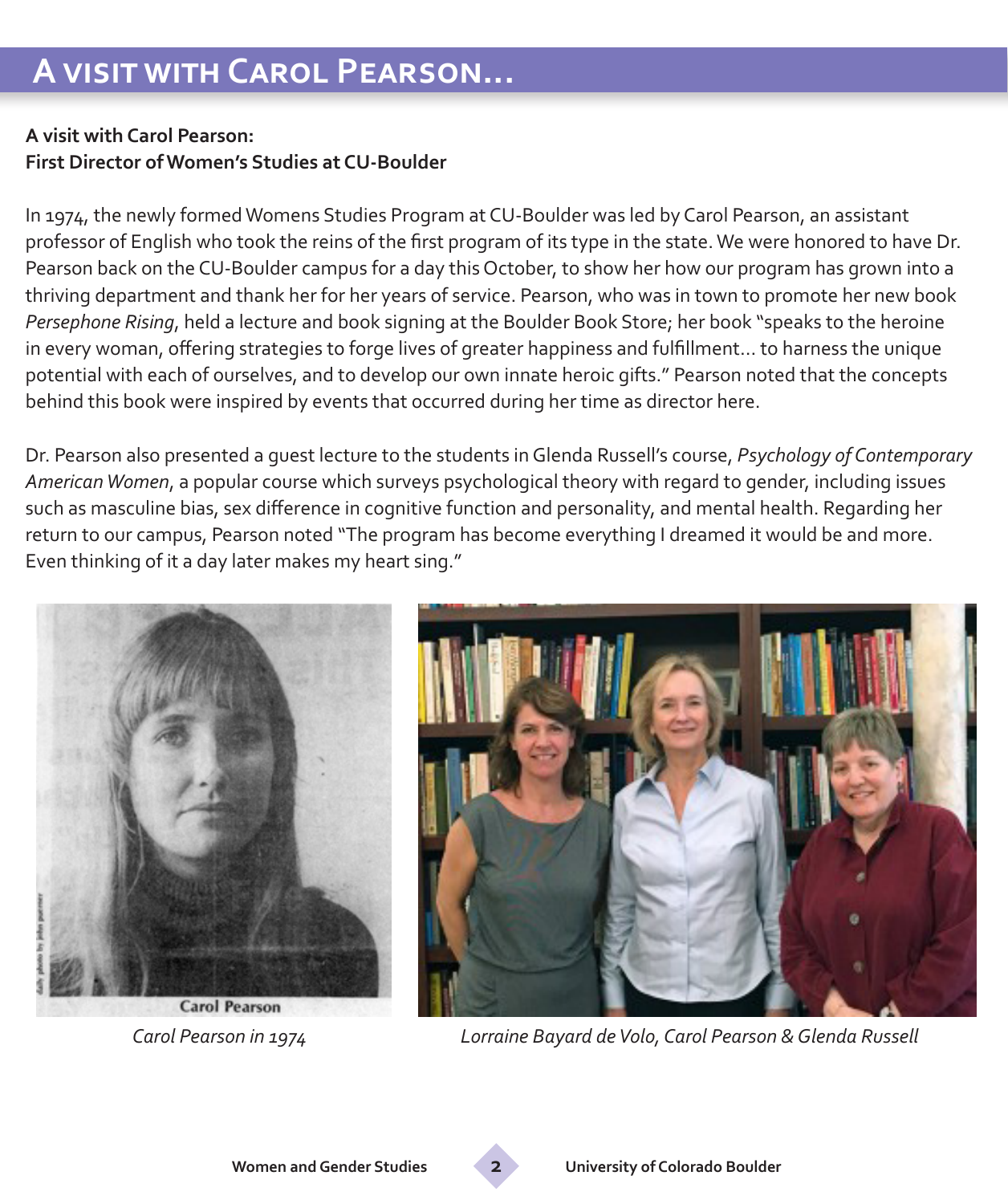## **20th Anniversary: GLBTQ Resource Center & LGBTQ Studies Program**

In celebration of the 20th anniversary of LGBTQ Studies Program & the GLBTQ Resource Center, Dr. Himika Bhattacharya, Assistant Professor of Women's and Gender Studies at Syracuse University, presented her lecture, "'Person Excepting Woman': Perspectives on gender neutrality in anti-rape activism in India", on Monday, October 12th in the UMC Aspen Rooms. The talk was preceded by a short presentation on the history of the GLBTQ Resource Center and the LGBTQ Studies Program by special guests Karen Raforth and Glenda Russell.

In this talk, Bhattacharya traced some key debates on gender neutrality among different activist constituencies who have been organizing for decades to change the rape law in India. These constituencies include a range of queer rights, women's rights and child rights activists from different urban centers. She discussed the coinage of the term "person excepting woman" which emerged in these debates and traced the contours of the conversation on gender neutrality even as a version of the amendment bill was passed into an Act by the parliament in April 2013, at a pace unprecedented in minority rights legislative history in India. These discussions among activists raised several questions including how to most effectively position the amendments being demanded in an environment of intense



sexual policing and state control; how to fight for changes in the rape law in ways that connect, support and require a strike down of the anti-sodomy law; and how to protect people from violence without falling within the norm of rigid sexual categories and identities despite the limits of legal reform.

This lecture was primarily funded by the President's Excellence in Diversity grant to celebrate the 20th anniversary of the GLBTQ Resource Center and the LGBTQ Studies program, and was co-sponsored by the GLBTQ Resource Center, the Department of Women and Gender Studies, and the Cultural Unity & Engagement Center.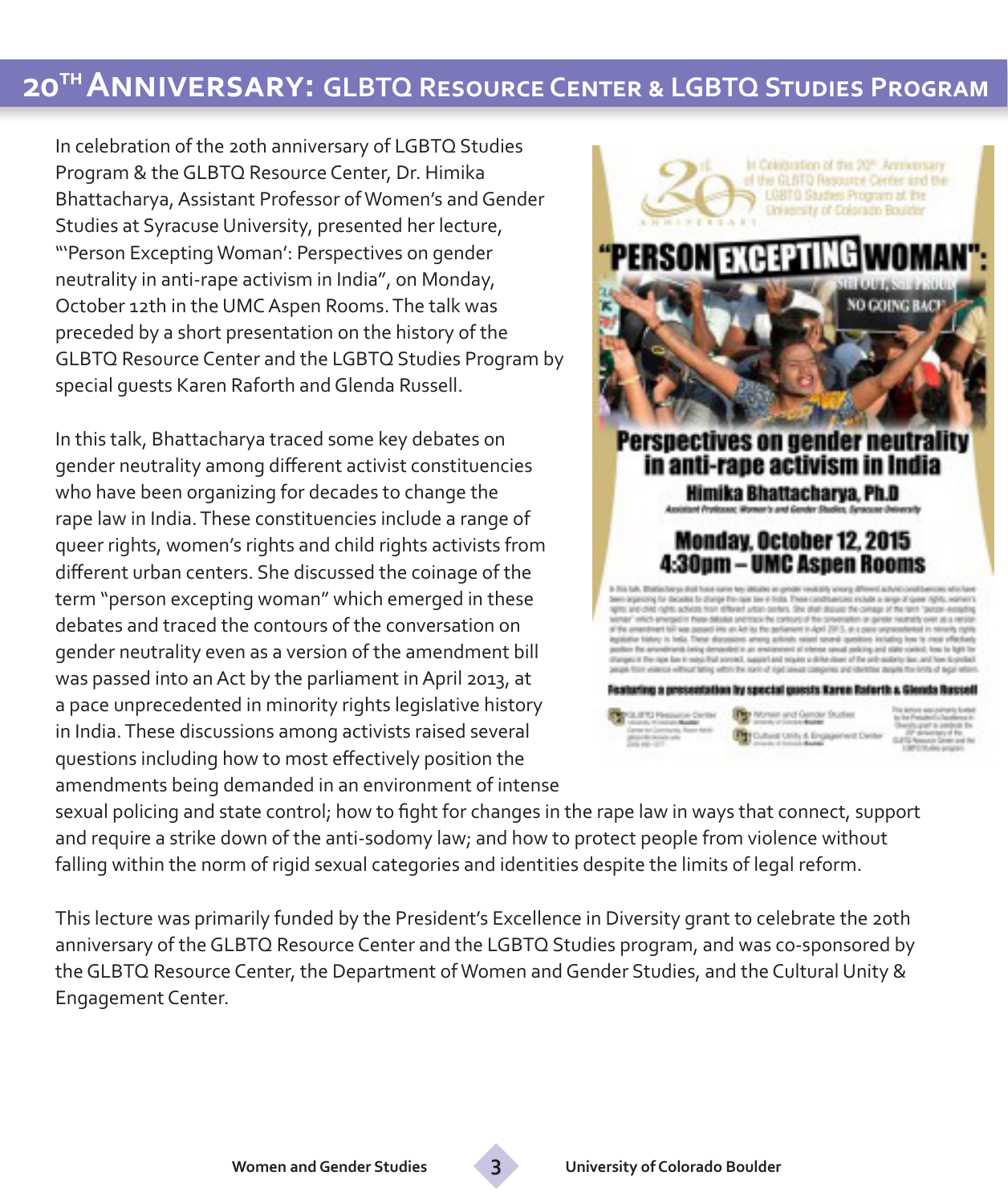# **Undocumented and Acting Up...**

## **Undocumented and Acting Up: Queering Sovereignty in the Immigrant Rights Movement**

WGST was proud to host invited speaker Cristina Beltrán for a fascinating lecture on the activism of undocumented youth in our country. Beltrán is an associate professor of Social and Cultural Analysis and the director of Latino Studies at NYU, and her talk "Undocumented, Unafraid, and Acting Up" drew on the insights of democratic and queer theory to analyze the political practices of undocumented youth, particularly those who identify now or in the past as DREAM activists. Rejecting the politics of shame and stigma, undocumented activists (particularly queer DREAM activists) have challenged the logic of secrecy surrounding sexuality and illegality by "coming out" and identifying themselves "undocumented and unafraid." Arguing that it was the law, rather than unauthorized youth, that was illegitimate, Dreamers successfully pressured President Obama into signing a 2012 executive order granting young undocumented immigrants "deferred action."

While the practice of "coming out" has prompted various scholars to draw connections between immigration and LGBT politics, Beltrán argued that what is most powerfully "queer" about undocumented youth activism has to do with its critique of sovereignty alongside demands for state power. Drawing on Bonnie Honig's recent discussion regarding sovereignty, Beltrán's research turns to works of queer theory and AIDS scholarship by Deborah Gould, Douglas Crimp, Sara



Ahmed, and Cathy Cohen to explore the resonances between ACT UP's critique of unnecessary fatalities due to government inaction and the emerging scholarship surrounding radical migrant activism by scholars such as Karma Chavez, Genevieve Negrón-Gonzales, Hinda Seif, and Melissa White.

This lecture was co-sponsored by the Department of Ethnic Studies and the Department of Political Science.

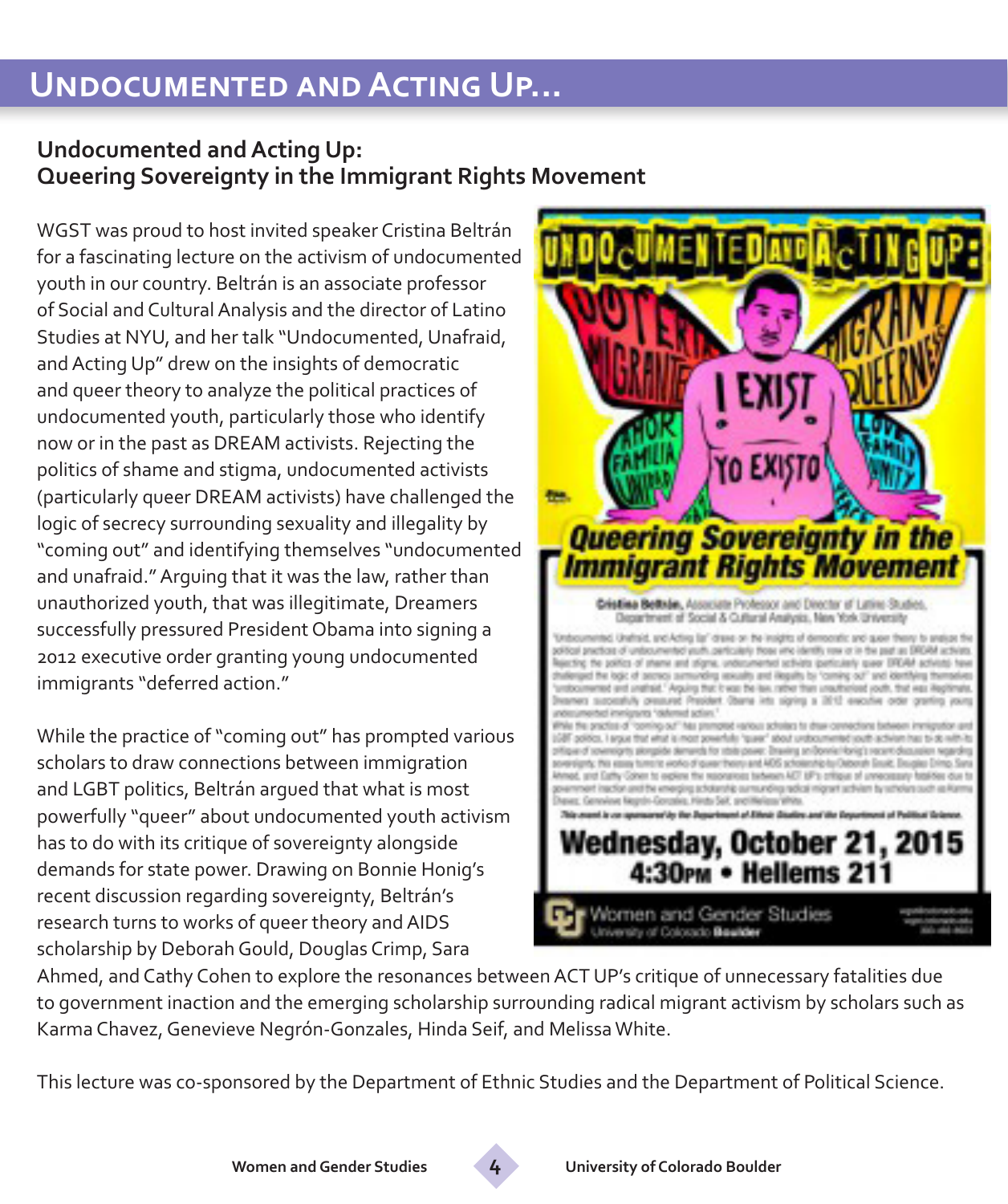# **Faculty Updates:**

**Lorraine Bayard de Volo** took 14 students to Cuba this summer for study abroad, including 6 WGST students. She also has recently published the article "'I Wish All the Ladies Were Holes in the Road': The U.S. Air Force Academy and the Gendered Continuum of Violence," with Lynn Hall in *Signs: Journal of Women in Culture and Society*, as well as a chapter titled "Comparative Politics" which was published in the *Routledge Handbook of Interpretive Political Science*, edited by Mark Bevir and R.A.W. Rhodes. Her forthcoming article "Unmanned?: Gender Recalibrations and the Rise of Drone Warfare." will soon be published in the journal *Politics & Gender*.

This year Professor **Robert Buffington** published *A Sentimental Education for the Working Man: The Mexico City Penny Press, 1900-1910* (Duke University Press, 2015), which looks at changing ideas about masculinity for workingclass men in early twentieth-century Mexico City, and *Keen's Latin American Civilization: Volume One: The Colonial Era, 10th Edition* and *Keen's Latin American Civilization: Volume Two: The Modern Era, 10th Edition* (co-edited with Lila Caimari, Westview Press, 2015) which are primary source readers for Latin American history. He was promoted for full professor this Spring.

**Emmanuel David**'s recent essay "The Sexual Fields of Empire: On the Ethnosexual Frontiers of Global Outsourcing", which focuses on transgender workplace experiences in the global call center industry in the Philippines, was recently published in the journal *Radical History Review*.

**Deepti Misri** was awarded tenure and promoted to Associate Professor effective this past August. She gave a talk titled "Return and Irreconciliation in Onir's I Am (Megha)," at a symposium on "Human Rights and the Politics of Filmmaking in South Asia", October 19-20, at the University of Washington Seattle and Bothell, as part of a panel on Kashmir.The symposium brought together filmmakers, film scholars, and public intellectuals to talk about the politics of filmmaking around human rights violations in South Asia.armed\_conflicts\_side-image Professor Misri and her co-author Professor Mona Bhan of Depauw University contributed to a recently published

monograph titled *Conflicted Democracies and Gendered Violence: The Right to Heal*, edited by Angana P. Chatterji, Shashi Buluswar and Mallika Kaur. The project is a part of the Armed Conflict Resolution and People's Rights

Project, Center for Social Sector Leadership, Haas School of Business, University of California, Berkeley. The multi-authored monograph of over 400 pages focuses on gendered and sexual violence in democracies confronting protracted internal conflict; the contribution by Bhan and Misri in particular focuses on the legacy of sexual violence in Kashmir, and the discourses of reconciliation presently circulating in Kashmir. Dr. Misri also recently led a workshop at Naropa University on "Transnational Feminism".



**C**e**leste Montoya** has recently been appointed the Interim Director of the Miramontes Arts & Sciences Program. She has also been a frequent contributor to NBC Latino, and was recently featured in an interview with KUNC radio on the complexities of the Latino vote.

**Sam Bullington** has formed the first trans choir in Colorado (and one of the first in the nation), the Colorado Trans Community Choir and Arts Collective, which will be performing at the Boulder, Say No! to Sexual Violence March & Rally on Thursday, Nov. 12th and the Trans Day of Remembrance on Friday, November 20th.